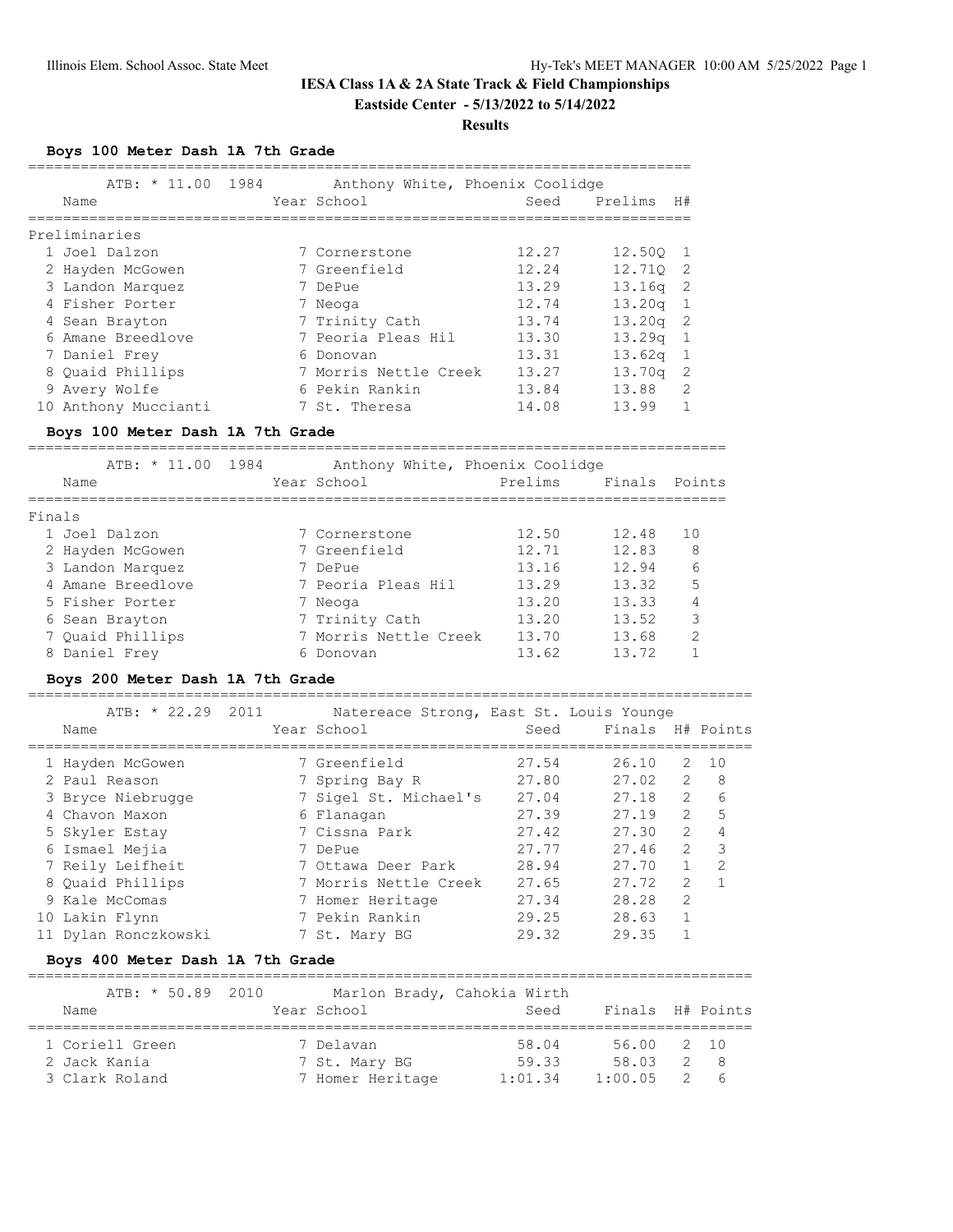## **Results**

## **....Boys 400 Meter Dash 1A 7th Grade**

| 4 Ben Thoma           | 7 Cornerstone      | 1:01.55 | 1:00.36 | -2  | 5                        |
|-----------------------|--------------------|---------|---------|-----|--------------------------|
| 5 Michael Bermudez    | 7 Wethersfield     | 1:05.70 | 1:00.38 |     | $\overline{4}$           |
| 6 William Hecht       | 7 Sacred Heart     | 1:02.14 | 1:01.51 | 2   | $\overline{\phantom{a}}$ |
| 7 Kai Johnson         | 7 Christ the K     | 1:03.44 | 1:01.52 | 2   | $\overline{2}$           |
| 8 Jared Dormer        | 7 Serena           | 1:03.86 | 1:02.48 |     | $\overline{1}$           |
| 9 John Sowers         | 7 Utica Waltham    | 1:06.84 | 1:04.57 |     |                          |
| 10 Aiden Hundley      | 7 Prairieview      | 1:03.01 | 1:04.62 | - 2 |                          |
| 11 Denver Hoffstatter | 7 Henry-Senachwine | 1:01.37 | 1:08.84 | -2  |                          |

#### **Boys 800 Meter Run 1A 7th Grade**

================================================================================ ATB: \* 1:59.55 2018 Andrew Brooks, Green Oaks Oak Grove

| Name |                                                                                                                                                                                                                                       |                     | Seed                                                                                                                                                                       |                                                                           |                                                                                                                                                                                                                |
|------|---------------------------------------------------------------------------------------------------------------------------------------------------------------------------------------------------------------------------------------|---------------------|----------------------------------------------------------------------------------------------------------------------------------------------------------------------------|---------------------------------------------------------------------------|----------------------------------------------------------------------------------------------------------------------------------------------------------------------------------------------------------------|
|      |                                                                                                                                                                                                                                       |                     |                                                                                                                                                                            |                                                                           | 10                                                                                                                                                                                                             |
|      |                                                                                                                                                                                                                                       |                     |                                                                                                                                                                            |                                                                           | 8                                                                                                                                                                                                              |
|      |                                                                                                                                                                                                                                       |                     |                                                                                                                                                                            |                                                                           | 6                                                                                                                                                                                                              |
|      |                                                                                                                                                                                                                                       |                     |                                                                                                                                                                            | 2:23.16                                                                   | 5                                                                                                                                                                                                              |
|      |                                                                                                                                                                                                                                       |                     |                                                                                                                                                                            | 2:23.18                                                                   | 4                                                                                                                                                                                                              |
|      |                                                                                                                                                                                                                                       |                     |                                                                                                                                                                            | 2:23.75                                                                   | 3                                                                                                                                                                                                              |
|      |                                                                                                                                                                                                                                       |                     | 2:26.90                                                                                                                                                                    | 2:24.70                                                                   | $\overline{2}$                                                                                                                                                                                                 |
|      |                                                                                                                                                                                                                                       |                     |                                                                                                                                                                            | 2:26.35                                                                   |                                                                                                                                                                                                                |
|      |                                                                                                                                                                                                                                       |                     |                                                                                                                                                                            | 2:26.40                                                                   |                                                                                                                                                                                                                |
|      |                                                                                                                                                                                                                                       |                     |                                                                                                                                                                            | 2:28.93                                                                   |                                                                                                                                                                                                                |
|      |                                                                                                                                                                                                                                       |                     |                                                                                                                                                                            | 2:30.00                                                                   |                                                                                                                                                                                                                |
|      |                                                                                                                                                                                                                                       |                     |                                                                                                                                                                            | 2:32.53                                                                   |                                                                                                                                                                                                                |
|      |                                                                                                                                                                                                                                       |                     |                                                                                                                                                                            | 2:40.38                                                                   |                                                                                                                                                                                                                |
|      | 1 Coriell Green<br>2 DJ Peeler<br>3 Ben Meyer<br>4 Luke Fady<br>5 T. J. Danahy<br>6 Aiden Hundley<br>7 Alrik Swan<br>8 Liam Hicks<br>9 Jeff Peterson<br>10 Bryant Jeffrey<br>11 Nate Farney<br>12 Nathaniel Gabriel<br>13 Pierce King | ATB: ^ 1:39.33 4UI8 | Year School<br>7 Delavan<br>7 Springfield Ch<br>7 Prairieview<br>5 St Matthias<br>7 Our Saviour<br>7 Earlville<br>7 Galva<br>7 Holy Cross<br>7 Elwood GS<br>6 Carroll Cath | 2:18.51<br>7 Normal Epiphany<br>6 Peoria St. Jude<br>7 Chicago St. Edward | Andrew Brooks, Green Oaks Oak Grove<br>Finals Points<br>2:13.02<br>2:20.56<br>2:19.01<br>2:27.69<br>2:22.59<br>2:33.76<br>2:26.68<br>2:26.57<br>2:35.34<br>2:38.54<br>2:36.89<br>2:37.84<br>2:39.98<br>2:25.41 |

#### **Boys 1600 Meter Run 1A 7th Grade**

================================================================================

|    | ATB: * 4:31.75 2004<br>Name | Year School       | Kevin Havel, Prospect Hts. MacArthur | Seed Finals Points |                |
|----|-----------------------------|-------------------|--------------------------------------|--------------------|----------------|
|    | 1 Wesley Thompson           | 6 Pekin Rankin    | 5:03.71                              | 4:59.71            | 10             |
|    | 2 Maxwell Kirby             | 7 Blessed Sacr    | 5:12.83                              | 5:03.27            | 8              |
|    | 3 Miquel Amador             | 6 Tri-Point       | 5:31.25                              | 5:22.80            | 6              |
|    | 4 Luke Fady                 | 6 Peoria St. Jude | 5:22.29                              | 5:23.19            | 5              |
|    | 5 Joshua Stedwill           | 7 Peoria St. Jude | 5:24.99                              | 5:24.72            | 4              |
|    | 6 Alrik Swan                | 5 St Matthias     | 5:24.32                              | 5:25.66            | 3              |
|    | 7 Nate Farney               | 7 Holy Cross      | 5:34.34                              | 5:39.79            | $\mathfrak{D}$ |
|    | 8 Bingham Lowe              | 7 Pleasant Hill   | 5:36.64                              | 5:42.06            |                |
|    | 9 Alonzo Bautista           | 5 Hampton         | 6:01.10                              | 5:42.67            |                |
| 10 | August Berry                | 6 Harvest Chri    | 5:47.36                              | 5:52.10            |                |
|    | 11 Jack Manzella            | 7 Paw Paw         | 6:12.24                              | 6:21.45            |                |

#### **Boys 110 Meter Hurdles 1A 7th Grade**

| ATB: * 14.08 2018  |                   | Robert Hill, Cahokia Wirth |            |
|--------------------|-------------------|----------------------------|------------|
| Name               | Year School       | Seed                       | Prelims H# |
|                    |                   |                            |            |
| Preliminaries      |                   |                            |            |
| 1 Skyler Estay     | 7 Cissna Park     | 17.55                      | 17.870 2   |
| 2 McKenzie Doe     | 7 Christ the K    | 18.54                      | 18.190 1   |
| 3 Joseph Pacholski | 7 Milton Pope     | 19.03                      | $18.18q$ 2 |
| 4 Ben Meyer        | 7 Normal Epiphany | 18.05                      | $18.76q$ 1 |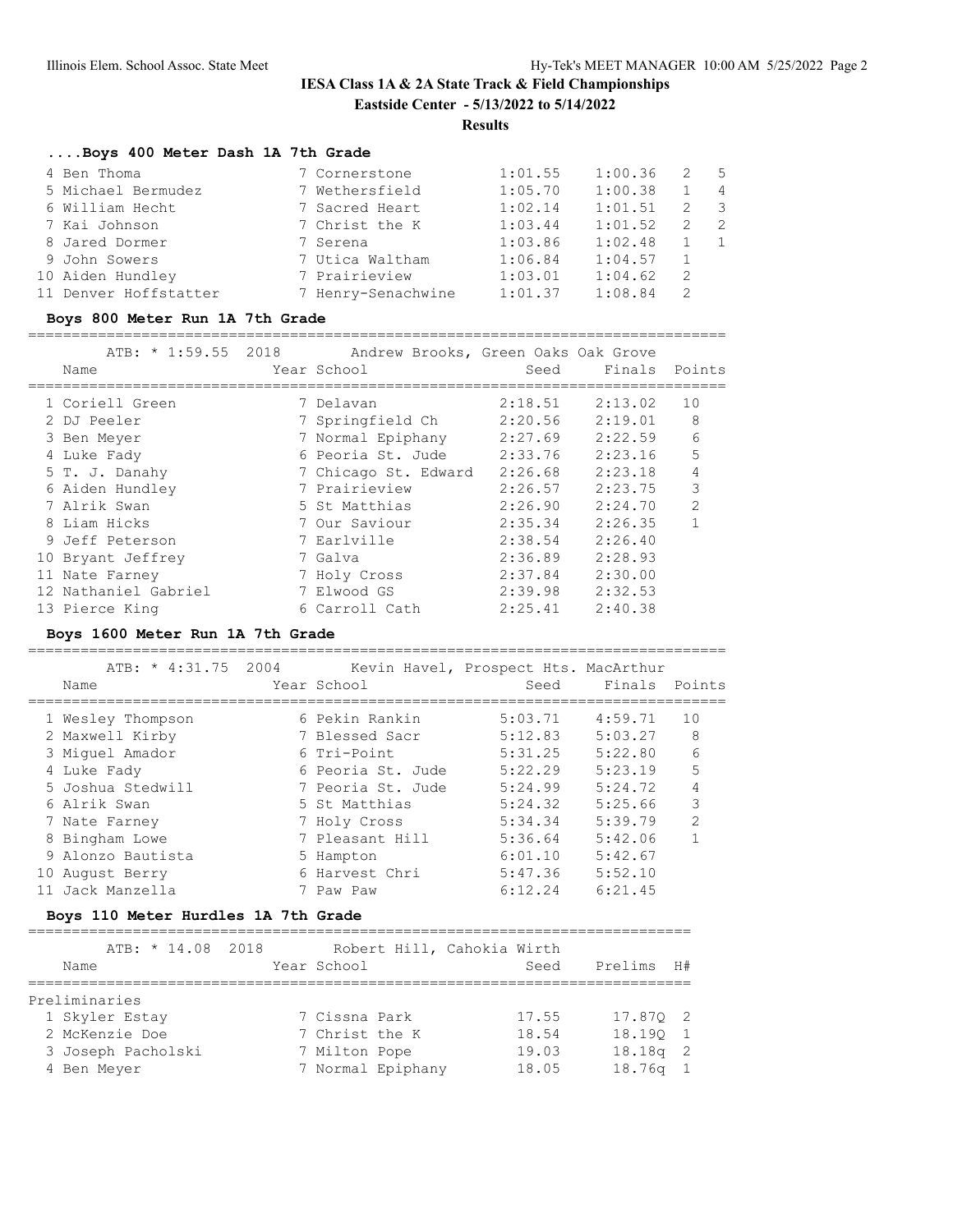## **Results**

## **....Boys 110 Meter Hurdles 1A 7th Grade**

| 5 Ben Gorsage     | 7 St. Patrick         | 18.57 | $18.84q$ 2 |  |
|-------------------|-----------------------|-------|------------|--|
| 6 Jack Wear       | 7 Prairieview         | 18.79 | $18.89q$ 2 |  |
| 7 Alex Mayer      | 7 Sigel St. Michael's | 18.84 | $19.04q$ 1 |  |
| 8 Nolan Ryan      | 7 Limestone Wa        | 19.11 | $19.07q$ 2 |  |
| 9 Noah Bergner    | 7 Springfield Ch      | 19.39 | 19.47      |  |
| 10 Daniel Frey    | 6 Donovan             | 18.95 | 19.56      |  |
| 11 Jonathan Drake | 7 Hampton             | 20.20 | 19.67      |  |
| 12 Jett Hill      | 7 Utica Waltham       | 20.54 | 19.90      |  |
| 13 Miles Waddell  | 7 Palatine Ouest      | 19.67 | 19.91      |  |

#### **Boys 110 Meter Hurdles 1A 7th Grade**

================================================================================

| ATB: * 14.08 2018  | Robert Hill, Cahokia Wirth |                   |        |
|--------------------|----------------------------|-------------------|--------|
| Name               | Year School                | Prelims<br>Finals | Points |
|                    |                            |                   |        |
| Finals             |                            |                   |        |
| 1 Skyler Estay     | 7 Cissna Park              | 17.87<br>17.95    | 10     |
| 2 McKenzie Doe     | 7 Christ the K             | 18.19<br>18.11    | 8      |
| 3 Joseph Pacholski | 7 Milton Pope              | 18.18<br>18.16    | 6      |
| 4 Ben Meyer        | 7 Normal Epiphany          | 18.76<br>18.68    | 5      |
| 5 Ben Gorsage      | 7 St. Patrick              | 18.84<br>18.74    | 4      |
| 6 Jack Wear        | 7 Prairieview              | 18.89<br>18.81    | 3      |
| 7 Alex Mayer       | 7 Sigel St. Michael's      | 19.04<br>19.01    | 2      |
| 8 Nolan Ryan       | 7 Limestone Wa             | 19.07<br>19.21    |        |

## **Boys 4x100 Meter Relay 1A 7th Grade**

#### ===================================================================================

|   | ATB: * 45.40<br>2013<br>Dansberry, Bell, Grissom, Nash |    | East St. Louis Lincoln    |                  |                |              |
|---|--------------------------------------------------------|----|---------------------------|------------------|----------------|--------------|
|   | School                                                 |    | Seed                      | Finals H# Points |                |              |
|   | 1 Pekin Rankin                                         |    | 54.22                     | 52.74            | $\overline{2}$ | 10           |
|   | 1) Lakin Flynn 7                                       |    | 2) Bryson Rumler 7        |                  |                |              |
|   | 3) Isaac Wallace 7                                     |    | 4) Avery Wolfe 6          |                  |                |              |
|   | 2 Buffalo Grove St. Mary                               |    | 54.81                     | 53.76            | $\mathcal{L}$  | 8            |
|   | 1) Nathan Ducduc 7                                     |    | 2) Robert Clark 7         |                  |                |              |
|   | 3) Dylan Ronczkowski 7                                 | 4) | Jack Kania 7              |                  |                |              |
|   | 3 Kewanee Wethersfield                                 |    | 55.27                     | 55.64            | $\overline{2}$ | 6            |
|   | 1) Alejandro Garcia 6                                  |    | 2) Michael Bermudez 7     |                  |                |              |
|   | 3) Brayden Novak 7                                     |    | 4) Oscar Cepeda - Lopez 7 |                  |                |              |
|   | 4 Springfield Christ the King                          |    | 57.54                     | 55.65            | $\overline{2}$ | 5            |
|   | 1) Ethan Stubbs 7                                      |    | 2) Kai Johnson 7          |                  |                |              |
|   | 3) McKenzie Doe 7                                      | 4) | Joseph Obert 7            |                  |                |              |
|   | 5 Neoga                                                |    | 58.24                     | 57.37            | 2              | 4            |
|   | 1) Quentin Dilley 6                                    |    | 2) Kaden Bryant 7         |                  |                |              |
|   | 3) Garrett Ballinger 6                                 |    | 4) Malik Coy 7            |                  |                |              |
|   | 6 Grant Park                                           |    | 57.56                     | 57.75            | $\overline{2}$ | 3            |
|   | 1) Ian Hamann 7                                        |    | 2) Sam Cordes 7           |                  |                |              |
|   | 3) Kohlton Mussman 7                                   |    | 4) Connor Manahan 7       |                  |                |              |
|   | 7 Aurora Christian                                     |    | 59.38                     | 58.28            | $\mathbf{1}$   | 2            |
|   | 1) Jonathon Becvar 7                                   |    | 2) Jake Burgoyne 6        |                  |                |              |
|   | 3) Ty Beebe 5                                          |    | 4) Robert Venhuizen 7     |                  |                |              |
| 8 | Paw Paw                                                |    | 59.94                     | 58.44            | $\mathbf{1}$   | $\mathbf{1}$ |
|   | 1) Jack Manzella 7                                     |    | 2) Caleb Crumpton 7       |                  |                |              |
|   | 3) Andrew Aceves 7                                     | 4) | Jason Brewer 7            |                  |                |              |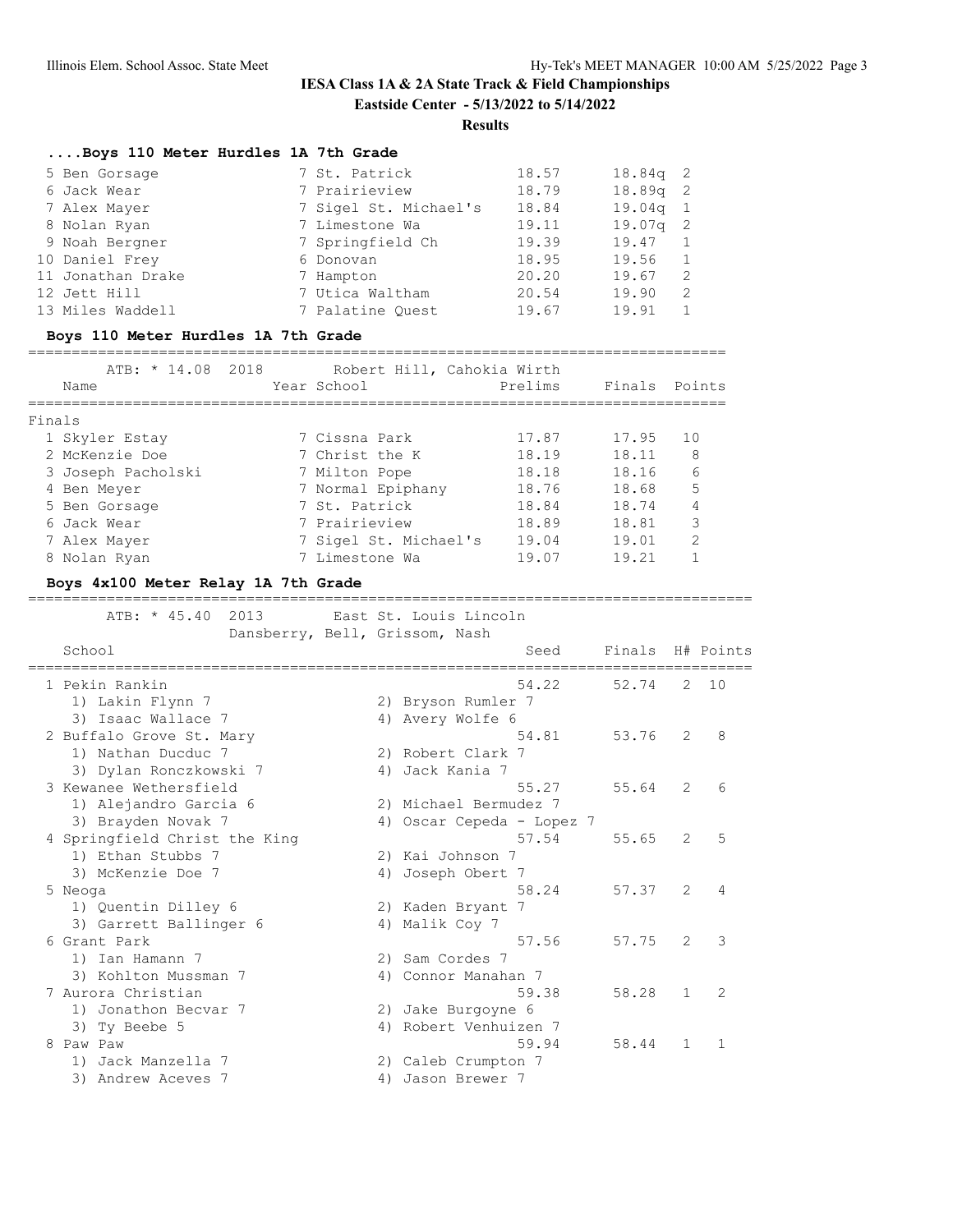## **IESA Class 1A & 2A State Track & Field Championships**

**Eastside Center - 5/13/2022 to 5/14/2022**

#### **Results**

## **....Boys 4x100 Meter Relay 1A 7th Grade**

| 9 Henry-Senachwine      | 1:02.44              | 1:00.48 |  |
|-------------------------|----------------------|---------|--|
| 1) Wyck Dever 6         | 2) Uvejs Jakupi 7    |         |  |
| 3) Cameron Noffsinger 7 | 4) Landon Harbison 7 |         |  |
| -- Normal Epiphany      | 53.99                | DO      |  |
| 1) Ben Dappen 7         | 2) Greyer Pirtz 7    |         |  |
| 3) Ben Meyer 7          | 4) Mason Clark 7     |         |  |

## **Boys 4x200 Meter Relay 1A 7th Grade**

===================================================================================

 ATB: \* 1:34.61 2010 Cahokia Wirth Brady, Hickman, Monigan, Gardner

| School                           | Seed                     | Finals  |              | H# Points    |
|----------------------------------|--------------------------|---------|--------------|--------------|
| 1 Springfield Christian          | 1:53.50                  | 1:50.83 | 2            | 10           |
| 1) Landon Jacobson 6             | 2) Caleb Schwarberg 6    |         |              |              |
| 3) Noah Bergner 7                | 4) DJ Peeler 7           |         |              |              |
| 2 Flanagan                       | 1:54.93                  | 1:52.82 | 2            | 7            |
| 1) Liam Kapraun 7                | 2) Kole Donze 7          |         |              |              |
| 3) Dylan Carls 6                 | 4) Chavon Maxon 6        |         |              |              |
| 2 Neoga                          | 1:54.34                  | 1:52.82 | 2            | 7            |
| 1) Fisher Porter 7               | 2) Asher Cardinal 7      |         |              |              |
| 3) Cayden Hakman 7               | 4) Brayden Ray 7         |         |              |              |
| 4 Lincoln West Lincoln-Broadwell | 1:55.67                  | 1:54.67 | 2            | 5            |
| 1) Preston Short 7               | 2) Bryce Vhalokovich 7   |         |              |              |
| 3) Max Rohlfs 7                  | 4) Keygan Metelko 7      |         |              |              |
| 5 Champaign Next Generation      | 1:57.44                  | 1:55.33 | 2            | 4            |
| 1) Daniel Lee 7                  | 2) Ruhan Rajmane 7       |         |              |              |
| 3) Drayton Potthast 7            | 4) Dexter Lokshin 7      |         |              |              |
| 6 DePue                          | 2:00.86                  | 1:56.12 | $\mathbf{1}$ | 3            |
| 1) Pablo Escobar 7               | 2) Fernando Lopez 5      |         |              |              |
| 3) Landon Marquez 7              | 4) Ismael Mejia 7        |         |              |              |
| 7 Serena                         | 1:59.71                  | 1:56.75 | 1            | 2            |
| 8 Elgin Harvest Christian        | 1:59.58                  | 1:57.34 | $\mathbf{1}$ | $\mathbf{1}$ |
| 1) Max Mulhearn 7                | 2) Griffin Chamberlain 7 |         |              |              |
| 3) Lucas Pagan 7                 | 4) Richard Lanute 7      |         |              |              |
| 9 Washington St. Patrick         | 1:58.75                  | 1:57.40 | 2            |              |
| 1) Carter Osmolski 7             | 2) Aiden Crull 7         |         |              |              |
| 3) Jude Greene 6                 | 4) Ben Gorsage 7         |         |              |              |
| 10 Marseilles Milton Pope        | 1:56.77                  | 1:57.80 | 2            |              |
| 1) Landon Brandt 7               | 2) Landon Hebel 7        |         |              |              |
| 3) Eli Jeppson 7                 | 4) Rylee Hogue 7         |         |              |              |
| 11 Roanoke-Benson                | 1:59.20                  | 1:58.37 | 2            |              |
| 1) Evan Reifsteck 6              | 2) Grayson Martin 6      |         |              |              |
| 3) Dayne Zimmerman 7             | 4) Conner Oceguera 7     |         |              |              |
| 12 Griggsville-Perry             | 2:04.84                  | 1:59.86 | $\mathbf{1}$ |              |
| 1) Eli Craig 6                   | 2) Blake Howland 7       |         |              |              |
| 3) Kason Brown 6                 | 4) Quintin Booker 6      |         |              |              |
| 13 Peoria Limestone Walters      | 2:09.13                  | 2:02.38 | $\mathbf{1}$ |              |
| 1) Dakoda Hentz 7                | 2) Nolan Ryan 7          |         |              |              |
| 3) Griffin White 7               | 4) Camden Walker 7       |         |              |              |
| 14 Mt. Prospect St. Raymond      | 2:15.33                  | 2:06.01 | 1            |              |
| 1) Jay Barrett 7                 | 2) Jack Aldworth 6       |         |              |              |
| 3) Thomas Nuelle 6               | 4) Nathan Santoro 6      |         |              |              |
| 15 Cissna Park                   | 2:08.61                  | 2:07.29 | 1            |              |
| 1) Gabe Morrical 5               | 2) Ayden Schaffer 6      |         |              |              |
|                                  |                          |         |              |              |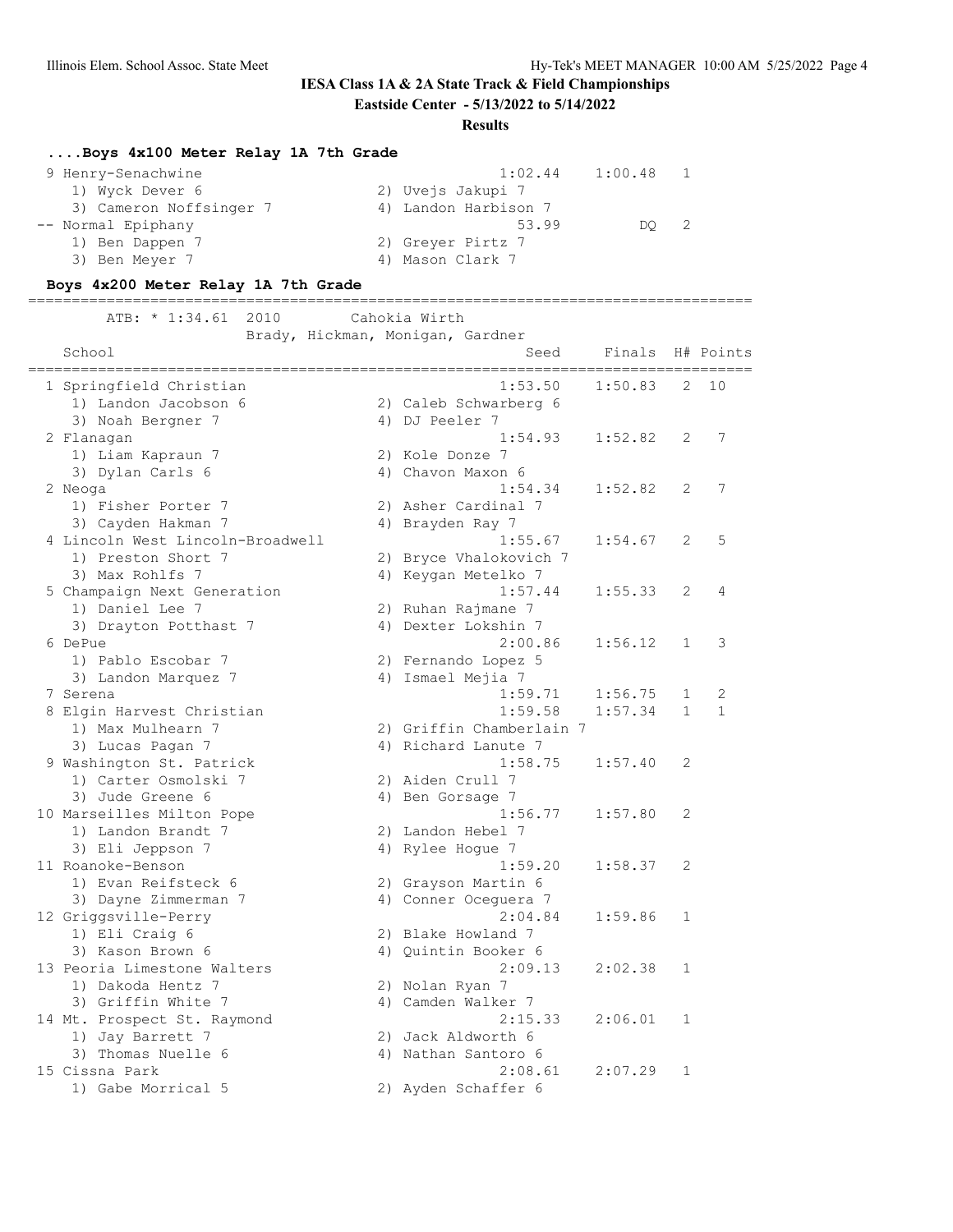## **IESA Class 1A & 2A State Track & Field Championships**

## **Eastside Center - 5/13/2022 to 5/14/2022**

#### **Results**

## **....Boys 4x200 Meter Relay 1A 7th Grade**

| 3) Jace Comstock 7 | 4) Coye Wagner 5   |
|--------------------|--------------------|
| -- Utica Waltham   | 2:01.14<br>DO 1    |
| 1) Parker Abens 7  | 2) Daniel Edwall 7 |
| 3) Jett Hill 7     | 4) John Sowers 7   |

# **Boys 4x400 Meter Relay 1A 7th Grade**

|  | ATB: * 3:32.59 2012 |                              | Cahokia Wirth |  |
|--|---------------------|------------------------------|---------------|--|
|  |                     | Ward, Hardaway, McGee, Lyons |               |  |

| School                         |    | Seed                     | Finals<br>========= |                | H# Points |
|--------------------------------|----|--------------------------|---------------------|----------------|-----------|
| 1 Normal Epiphany              |    | 4:28.71                  | 4:12.56             | $\mathbf{2}$   | 10        |
| 1) Mason Clark 7               |    | 2) Ben Dappen 7          |                     |                |           |
| 3) Nicholas Jelinek 7          |    | 4) Ben Meyer 7           |                     |                |           |
| 2 Springfield Christian        |    | 4:24.16                  | 4:14.70             | $\overline{2}$ | 8         |
| 1) Landon Jacobson 6           |    | 2) Caleb Schwarberg 6    |                     |                |           |
| 3) Noah Bergner 7              |    | 4) DJ Peeler 7           |                     |                |           |
| 3 Buffalo Grove St. Mary       |    | 4:40.99                  | 4:17.98             | $\overline{2}$ | 6         |
| 1) Robert Clark 7              |    | 2) Nathan Ducduc 7       |                     |                |           |
| 3) Dylan Ronczkowski 7         |    | 4) Jack Kania 7          |                     |                |           |
| 4 Kewanee Wethersfield         |    | 4:39.00                  | 4:19.21             | $\overline{2}$ | 5         |
| 1) Brayden Novak 7             |    | 2) Alejandro Garcia 6    |                     |                |           |
| 3) Oscar Cepeda - Lopez 7      |    | 4) Michael Bermudez 7    |                     |                |           |
| 5 Peoria St. Jude              |    | 4:44.87                  | 4:22.14             | $\overline{2}$ | 4         |
| 1) Luke Fady 6                 |    | 2) Tristan Flaherty 7    |                     |                |           |
| 3) Augustus Crank 7            |    | 4) Joshua Stedwill 7     |                     |                |           |
| 6 Neoga                        |    | 4:30.54                  | 4:30.51             | 2              | 3         |
| 1) Asher Cardinal 7            |    | 2) Cayden Hakman 7       |                     |                |           |
| 3) Brayden Ray 7               |    | 4) Fisher Porter 7       |                     |                |           |
| 7 Elgin Harvest Christian      |    | 4:37.95                  | 4:31.40             | $\overline{2}$ | 2         |
| 1) Richard Lanute 7            |    | 2) Griffin Chamberlain 7 |                     |                |           |
| 3) Lucas Pagan 7               |    | 4) Nolan Schoenberg 7    |                     |                |           |
| 8 Utica Waltham                |    | 4:57.34                  | 4:42.68             | $\mathbf{1}$   | 1         |
| 1) Parker Abens 7              | 2) | Jaron Morscheiser 7      |                     |                |           |
| 3) Mason Morscheiser 7         |    | 4) John Sowers 7         |                     |                |           |
| 9 Grant Park                   |    | 4:48.30                  | 4:45.14             | $\mathbf{1}$   |           |
| 1) Sam Cordes 7                |    | 2) Ian Hamann 7          |                     |                |           |
| 3) Brody Litton 6              |    | 4) Kohlton Mussman 7     |                     |                |           |
| -- Springfield Christ the King |    | 4:51.94                  | DO.                 | 1              |           |
| 1) Ethan Stubbs 7              | 2) | Joseph Obert 7           |                     |                |           |
| 3) McKenzie Doe 7              |    | 4) Kai Johnson 7         |                     |                |           |

#### **Boys High Jump 1A 7th Grade**

================================================================================

| $5 - 07$<br>$ATG: *$<br>ATB: * 6-05.25 2008<br>Name | Year School           | Marcus Mason, Springfield Jefferson<br>Finals Points<br>Seed |      |
|-----------------------------------------------------|-----------------------|--------------------------------------------------------------|------|
| 1 Reid Harris                                       | 7 Galva               | $5 - 01.00$<br>$4 - 11.00$                                   | 10   |
| 2 Garrett Loschen                                   | 7 Prairieview         | $5 - 01.00$<br>$4 - 11.00$                                   | 8    |
| 3 William Hecht                                     | 7 Sacred Heart        | $5 - 00.00$<br>$4 - 11.00$                                   | 5.50 |
| 3 Paul Reason                                       | 7 Spring Bay R        | $4 - 09.00$<br>$4 - 11.00$                                   | 5.50 |
| 5 Noah Fowler                                       | 7 Danville Schlarman  | $4 - 11.00$<br>$4 - 11.00$                                   | 4    |
| 6 Jacob Yeager                                      | 7 Holy Cross          | $5 - 00.00$<br>$4 - 11.00$                                   | 3    |
| 7 Alex Mayer                                        | 7 Sigel St. Michael's | $4 - 11.00$<br>$4 - 09.00$                                   | 1.50 |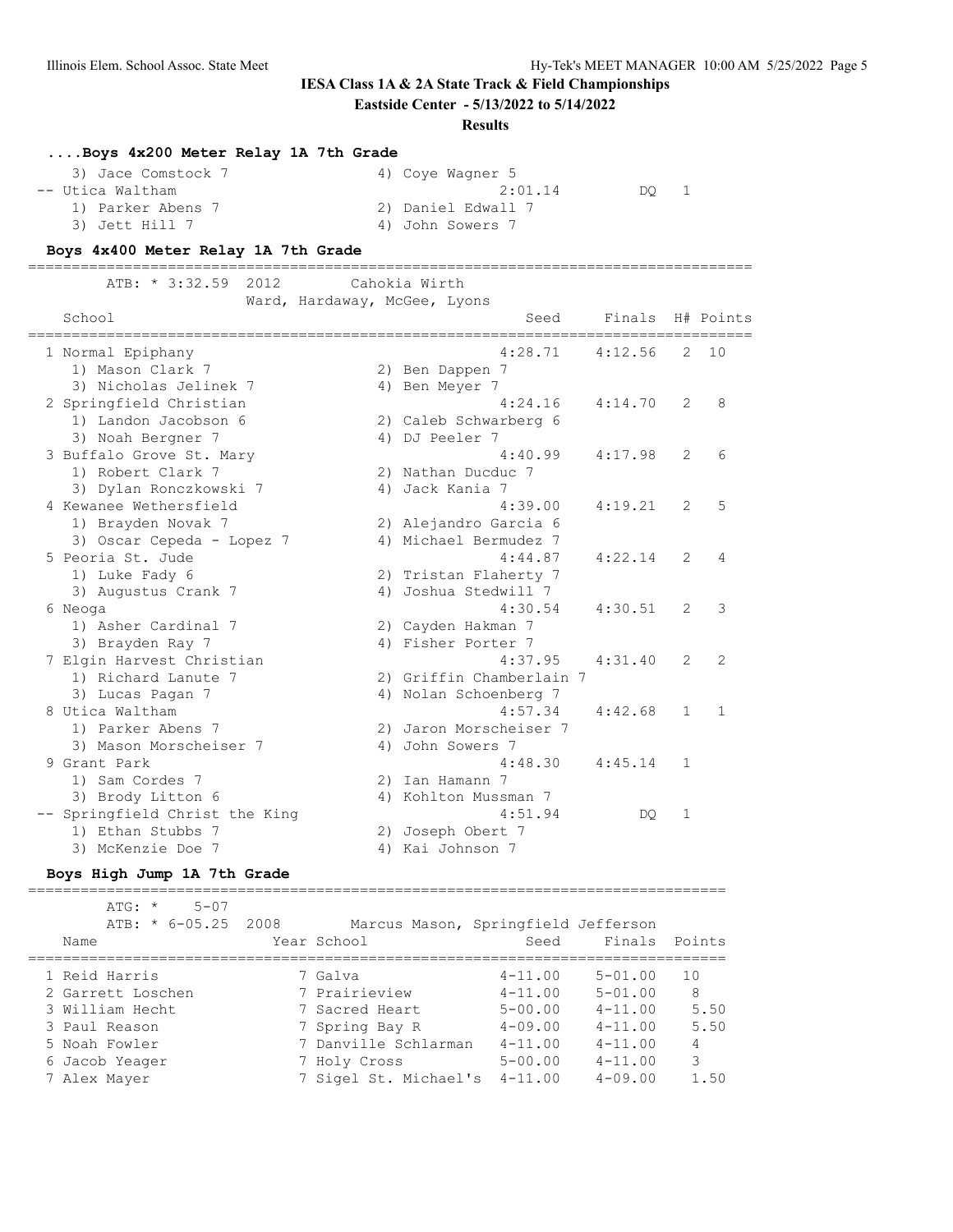#### **Results**

#### **....Boys High Jump 1A 7th Grade**

| 7 Chavon Maxon  | 6 Flanagan     | $4 - 08.00$ | $4 - 09.00$ | 1.50 |
|-----------------|----------------|-------------|-------------|------|
| 9 Brody Bosi    | 7 Ladd         | $5 - 00.00$ | $4 - 09.00$ |      |
| -- McKenzie Doe | 7 Christ the K | $4 - 07.00$ | ΝH          |      |
| -- Avery Wolfe  | 6 Pekin Rankin | $4 - 06.00$ | ΝH          |      |
| -- Jared Dormer | 7 Serena       | $4 - 11.00$ | NΗ          |      |

#### **Boys Pole Vault 1A 7th Grade**

|                   | ATB: * 14-06 2012 |             |                               | Adam Coulon, Downs Tri-Valley |                |     |
|-------------------|-------------------|-------------|-------------------------------|-------------------------------|----------------|-----|
| Name              |                   | Year School |                               | Seed                          | Finals Points  |     |
| 1 Bryce Niebrugge |                   |             | 7 Sigel St. Michael's 9-06.00 |                               | $9 - 03.00$ 10 |     |
| 2 Brant Niebrugge |                   |             | 7 Sigel St. Michael's 8-09.00 |                               | 9-00.00        | - 8 |

#### **Boys Long Jump 1A 7th Grade**

================================================================================ ATB: \* 21-10 2019 Kaden Feagin, Arthur Name Year School Seed Finals Points ================================================================================ 1 Joel Dalzon 7 Cornerstone 18-03.00 18-07.25 10 2 Skyler Estay 7 Cissna Park 16-05.00 16-09.50 8 3 Clark Roland 7 Homer Heritage 16-05.50 16-05.00 6 4 Joe Duffy 7 Saunemin 15-09.50 15-11.00 5 5 Joseph Pacholski 7 Milton Pope 16-10.00 15-07.25 4 6 Quaid Phillips 7 Morris Nettle Creek 17-04.00 15-05.75 3 7 Coriell Green 7 Delavan 15-10.00 15-01.25 2 8 Camden Walker 7 Limestone Wa 15-10.50 15-00.75 1 9 Carter Murphy 7 Palmyra-Nort 13-06.50 14-10.25 10 Nolan Ryan 7 Limestone Wa 16-00.00 14-04.75 11 Jett Hill 7 Utica Waltham 14-01.25 14-02.75 12 T. J. Danahy 7 Chicago St. Edward 15-07.50 14-00.00 13 Noah Trejo 7 Morris Nettle Creek 16-00.00 13-11.00 -- Landon Marquez 7 DePue 15-06.50 FOUL

#### **Boys Shot Put 1A 7th Grade**

================================================================================

| ATB: * 56-07 2006   | James Dambacher, Auburn        |              |               |                |
|---------------------|--------------------------------|--------------|---------------|----------------|
| Name                | Year School                    | Seed         | Finals Points |                |
| 1 Jude Traub        | 7 Sacred Heart                 | $38 - 03.50$ | $39 - 09.50$  | 10             |
| 2 Myles Bond        | 7 Wethersfield                 | $34 - 06.50$ | $37 - 07.50$  | 8              |
| 3 Carl Jones        | 7 American Dre                 | $35 - 03.00$ | $35 - 02.00$  | 6              |
| 4 Kooper Smith      | 7 Peoria Hollis                | $36 - 11.00$ | $35 - 01.00$  | 5              |
| 5 Aiden Gibbs       | 7 Morris Nettle Creek 32-00.00 |              | $33 - 11.50$  | 4              |
| 6 Hunter Hille      | 7 Sigel St. Michael's 32-07.75 |              | $33 - 04.50$  | 3              |
| 7 Braden Dallefeld  | 7 Southeastern                 | $31 - 10.50$ | $33 - 04.50$  | $\overline{2}$ |
| 8 Sean Brayton      | 7 Trinity Cath                 | $32 - 08.00$ | $33 - 03.00$  |                |
| 9 Uvejs Jakupi      | 7 Henry-Senachwine             | $33 - 08.00$ | $32 - 02.50$  |                |
| 10 Cohen Cheever    | 7 Milford                      | $33 - 02.50$ | $31 - 09.50$  |                |
| 11 Andrew Aceves    | 7 Paw Paw                      | $33 - 05.25$ | $31 - 08.50$  |                |
| 12 Greyer Pirtz     | 7 Normal Epiphany              | $33 - 00.00$ | $30 - 00.00$  |                |
| 13 Anthony Crociata | 7 St. Mary BG                  | $24 - 03.00$ | $25 - 02.50$  |                |